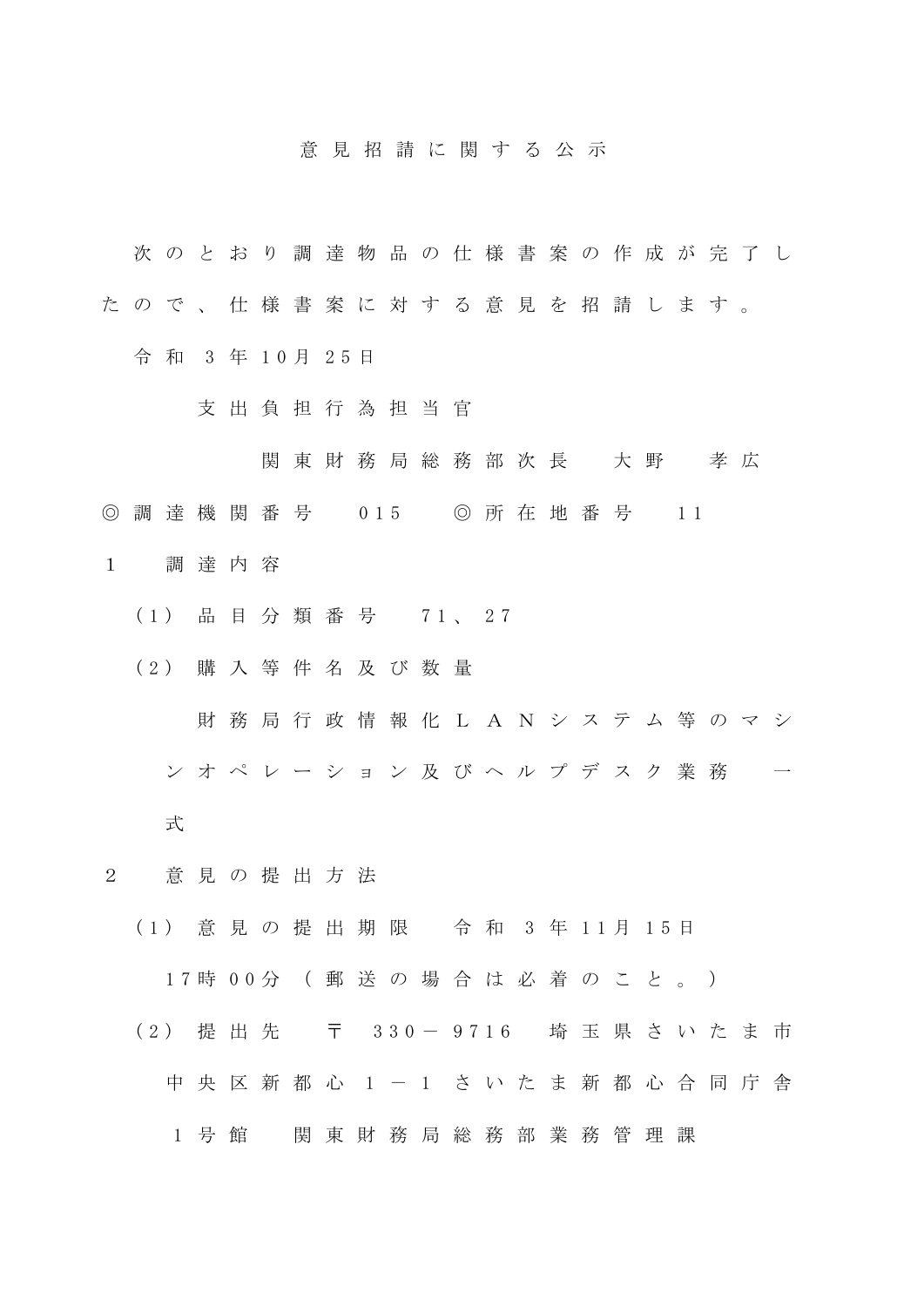若 原 真 夫 電 話 0 4 8 - 6 0 0 - 1 0 9 0

- 3 仕 様 書 案 の 交 付
	- ( 1 ) 交 付 期 間 令 和 3 年 1 0 月 2 5 日 か ら 令 和 3 年 11月 12日 まで
	- ( 2 ) 交 付 場 所 上 記 2 ( 2 ) に 同 じ
- 4 仕 様 書 案 の 説 明 会
	- 実 施 し な い 。
- 5 S u m m a r y
	- ( 1 ) C l a s s i f i c a t i o n o f t h e s e r v i c e s t o b e p r o c u r e d : 7 1 , 2 7
	- (2) Nature and quantity of the services to be required : A contract for machine operations and help desk services of Local Finance Bureaus LAN systems, 1 set (3) Time-limit for the submission of
		- comments : 17:00 15th, November, 2021 (4) Contact point for the notice : WAKAHARA Yoshio, Inspection and ADP Management Section, Coordination Division, Kanto Local Finance Bureau, 1-1 Shintoshin,